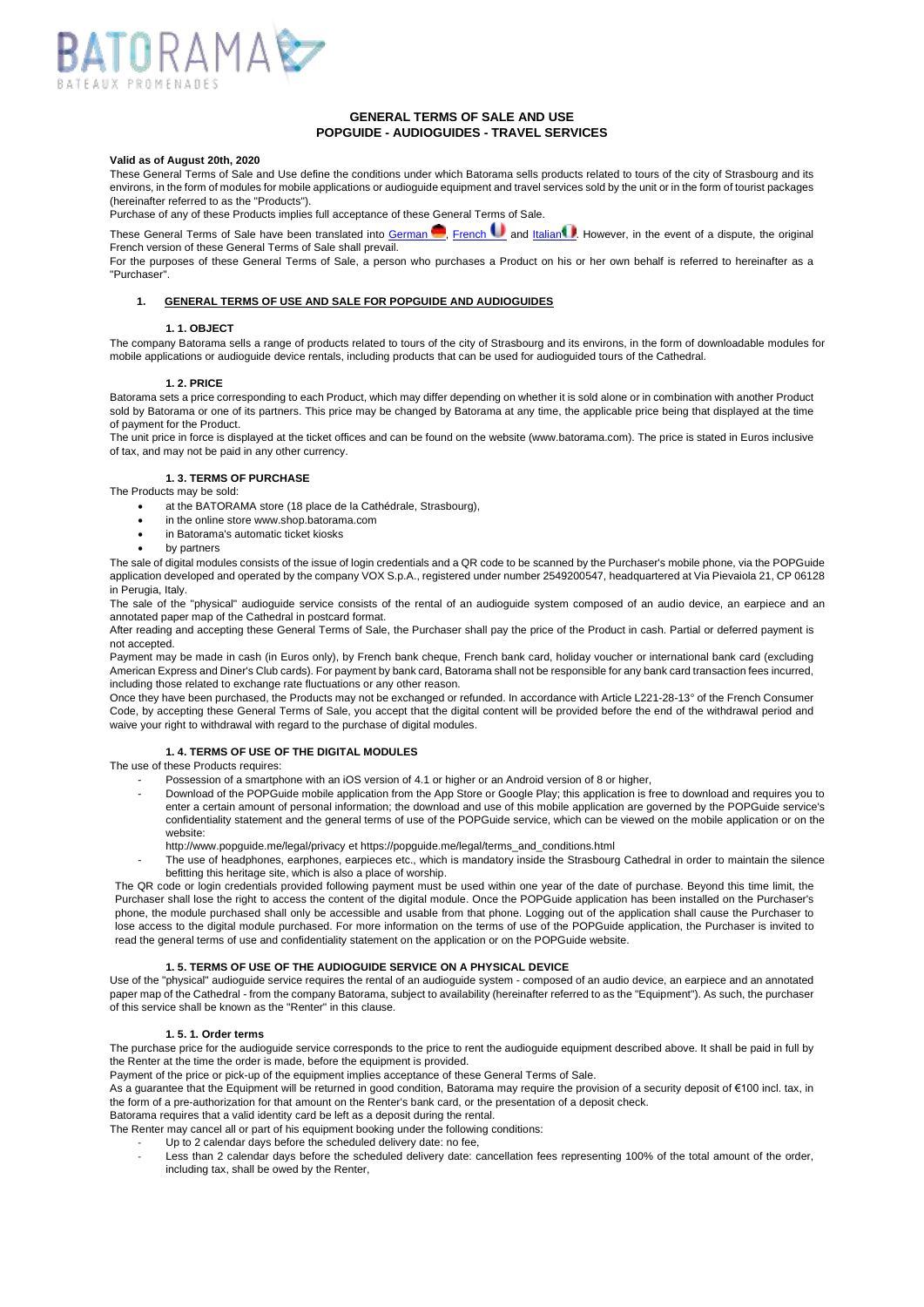

In the event of a no-show at the scheduled date and time of delivery: cancellation fees representing 100% of the total amount of the order, including tax, shall be owed by the Renter.

The cancellation fees shall be deducted from the deposit or from any amount already paid by the Renter.

#### **1. 5. 2. Duration of the rental**

The price paid entitles the Renter to a rental duration of three hours from the time of delivery of the Equipment. If the Equipment was rented via the website, the Renter shall choose a date on which to pick up the equipment from the store; the rental duration shall begin when the equipment is picked up.

The date is indicated on the order confirmation slip. The return time must be respected by the Renter, failing which the following penalties shall be incurred: late return of the Equipment attributable to the Renter shall incur late fees charged per 15 minutes of delay beyond the scheduled time of return, equal to the pick-up time plus three hours.

Furthermore, if the Renter's late return renders Batorama unable to provide the equipment to another customer who booked it for a later period, Batorama reserves the right to claim further compensation from the Renter.

The rental shall take effect at the time of handover of the Equipment to the Renter. Handover of the Equipment entails the transfer of responsibility and risk to the Renter, who shall become its legal custodian until all of the Equipment is returned to Batorama.

## **1. 5. 3. Terms of handover**

The Equipment shall be provided to the Renter at the Batorama store located at 18 place de la Cathédrale, 67000 Strasbourg, on the date indicated on the order confirmation slip.

Handover shall take place following acceptance of these General Terms, inspection of the Equipment's condition by the Renter, signing of the order confirmation slip, provision of an identity document as a deposit and/or bank preauthorization for the security deposit or provision of a deposit check. Unless the Renter indicates reservations at the time of handover of the Equipment, it shall be considered to be handed over in good condition and suitable for the purpose for which it is rented, with instructions for use and the required accessories.

The Renter accepts that he is forbidden to lend or rent out the Equipment, and agrees to use the Equipment responsibly, with prudence and diligence, in accordance with its purpose and the regulations in force.

## **1. 5. 4. Liability - Damage - Accidents**

During the full effective duration of the Equipment rental, the Renter shall be responsible for any physical harm or property damage caused by the Equipment, and for any damage caused to the rented Equipment which is not attributable to Batorama or to a hidden defect in the Equipment. The Renter declares that he is insured with a reputable company for the aforementioned types of damage that might occur during the rental period.

In the event of damage to the Equipment or of its partial or total loss, the Renter shall owe Batorama a lump-sum penalty of €100 incl. tax per rented audioguide system lost or damaged, in full or in part. This penalty shall be charged, as applicable, directly from the security deposit left by the Renter, who authorizes Batorama, for the purpose of payment of amounts owed under these circumstances, to debit the preauthorized amount, cash the deposit check, or use part of the amount and release the remaining balance.

Batorama also reserves the right to hold the Renter liable and request, with justification, compensation for any damage with a value greater than this amount, which shall not constitute a limitation of the Renter's liability.

In the event of an accident or theft involving the Equipment, the Renter agrees to submit a written statement to Batorama within 24 hours. Batorama also reserves the right to require the Renter to file a complaint with the police in the event of loss, theft or damage voluntarily caused by a third party. The declaration of loss or theft of the Equipment shall not exempt the Renter from paying the lump-sum penalty.

Batorama shall not be held liable for defects or delivery delays due to force majeure events or any circumstances outside its control, such as late return by previous Renters, nor for their direct or indirect ramifications for Renters or third parties, and shall not be liable for compensation on these grounds.

### **1. 5. 5. Return of the equipment**

All of the rented Equipment must be returned by the Renter in person to the Batorama store located at 18 place de la Cathédrale - 67000 Strasbourg at the scheduled time and date.

The Renter is required to return the Equipment in good condition, with all accessories and devices, except for disposable earpieces which must be removed prior to return. Reusable earpieces must be returned.

The Renter shall remain bound by all obligations under this contract until Batorama's effective recovery of all of the Equipment and issue of a receipt. At the time of return of the Equipment, its condition shall be inspected by Batorama staff. At the time of return, the Renter agrees to declare any incident and/or damage affecting the Equipment's condition or completeness on the document provided to the Renter for this purpose at the time of Equipment return. The Equipment inspection is normally carried out in the Renter's presence following the return of the Equipment. However, in order to meet certain Renters' specific needs, Batorama offers an optional "quick return" service, available upon the Renter's explicit request in order to accommodate these needs, in which case the Renter is not required to be present for the inspection of the returned Equipment, which is carried out in the Renter's absence by Batorama staff, following the return of the Equipment and before it is provided to another Renter; Batorama shall then inform the Renter by SMS and/or email of the results of the inspection and return the security deposit if applicable. In the event of "quick return", the Renter agrees to accept the results of the Equipment inspection carried out in his absence by Batorama staff, and agrees to pay the penalty provided for below, if applicable; he waives any right to dispute this charge. The "quick return" option shall not be available in the event that the Renter declares an incident or damage to the Equipment.

If all or part of the Equipment is not returned in good condition, Batorama shall charge the Renter a lump-sum penalty of €100 incl. tax per device; devices, accessories, and removable or spare parts not returned shall be charged at their replacement price.

These amounts may be deducted from the security deposit provided by the Renter as described in article 5.4. above.

If all of the Equipment is returned in good condition, Batorama shall cancel the pre-authorization or return the deposit check.

## **1. 6. RESPONSIBILITIES**

The Purchaser undertakes to use the Products purchased for the use for which they are sold, in accordance with the law and regulations and under his own responsibility. Batorama accepts no responsibility for any damage that may be caused by or in relation to the Purchaser's use of the purchased Product.

Batorama declares that it has made its best efforts to ensure that the information given on the locations visited in the content of the Products sold is accurate and up to date. Batorama accepts no responsibility for the content of Products sold that were not developed by Batorama. It accepts no responsibility for the Purchaser's access to and experience of the places visited as part of the guided tour provided by the Products. In addition, it accepts no responsibility for the proper functioning and legal and regulatory compliance of the POPGuide application, which is developed and operated by the company VOX, as described in Article 3 herein.

# **1. 7. INTELLECTUAL PROPERTY**

The content of the digital modules and audioguide commentary sold by the company Batorama (including any data, information, text, audio content, images, graphics, videos or software applications) is the property of Batorama. The Purchaser undertakes to use it for the purposes intended and to comply with the intellectual property rights pertaining to this content.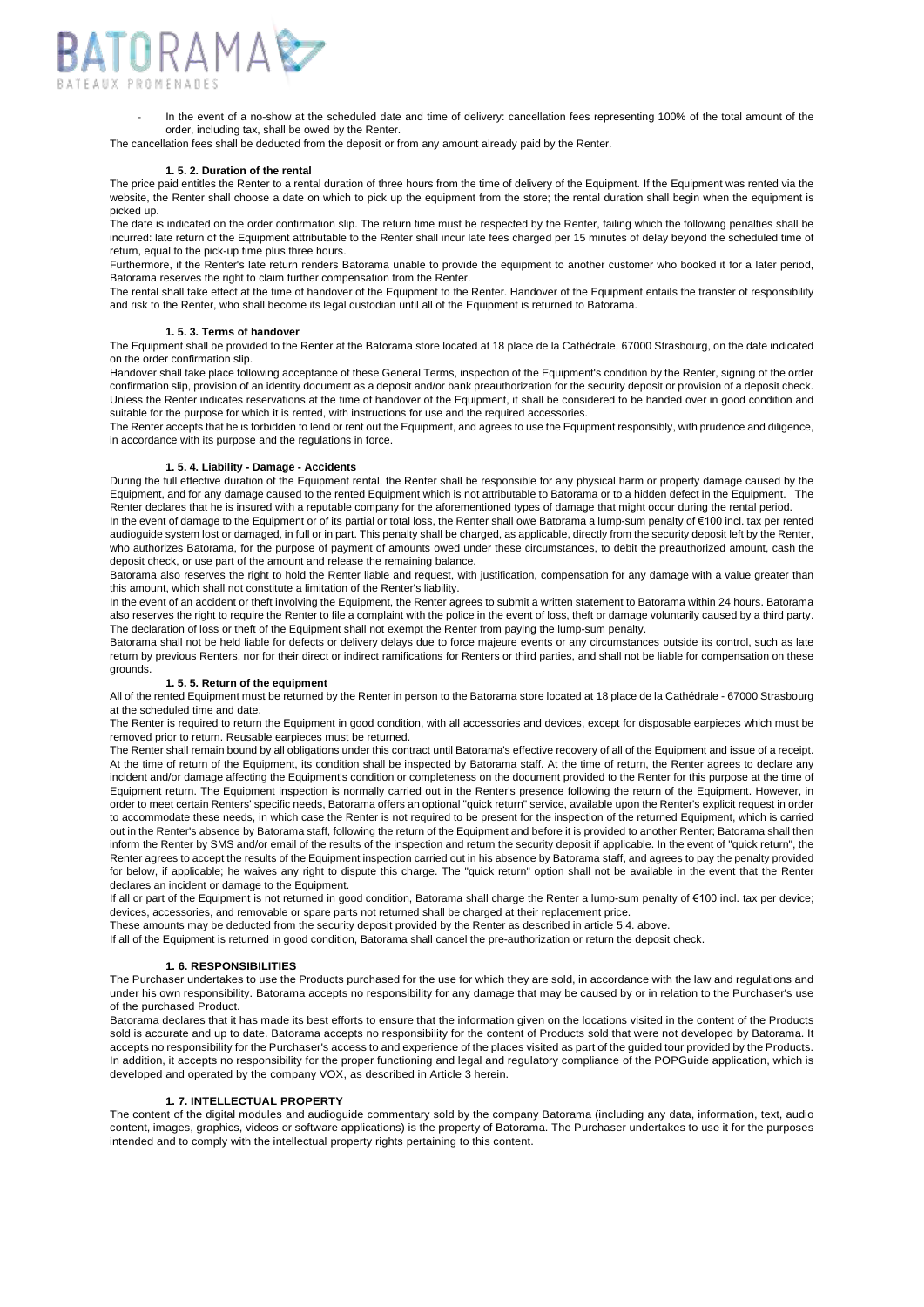

# **2. SALE OF TRAVEL SERVICES**

#### **2.1. Preamble - Definitions**

The company Batorama is registered in the Travel Agents Register under number ID 74709 and maintains a financial guarantee with APST (the Association Professionnelle de Solidarité du Tourisme, 15 avenue Carnot, 75017 PARIS) pursuant to Article L211-18 of the French Tourism Code. The company Batorama has also taken out with the company HISCOX, located at 19 rue Louis Le Grand in Paris (75002), a Professional Insurance policy, no. PRC0173931, against risk, in accordance with the French Tourism Code, which covers its professional civil liability up to €1,500,000 per event and per insurance year.

The purpose of this clause is to govern Batorama's sale of travel services by the unit or in the form of tourism packages (hereinafter referred to interchangeably as "travel services"), as defined by Volume II of the French Tourism Code.

The company Batorama operates both as a Tour Operator - when it creates and sells tourism packages - and as a Travel Service Broker - when it sells packages created by an operator or travel services provided by another professional. Customers are hereinafter referred to interchangeably as the "customer" or the "traveller".

The purchase of travel services from Batorama implies full and complete acceptance of these General Terms of Sale and of all of the provisions thereof.

The signatory of the sales contract acts both on his own behalf and on behalf of the people covered by the booking made by the signatory. In addition, he is presumed to guarantee their consent and certifies that he is authorized to act in that capacity. He shall be fully responsible for the

information provided and personally responsible for the people covered by the same travel service booking.

Some products sold by Batorama may come with their own conditions, in which case the special conditions shall prevail over these General Terms of Sale by way of derogation.

Together, the General Terms of Sale and the special terms of sale stipulated in any suitable form and disclosed to the customer by Batorama (email, quote, brochure, website, etc.) shall constitute the "travel service sales contract", the "travel contract" or the "contractual documents".

### **2.2. Information provided prior to conclusion of the sales contract - Standard information form**

Travellers purchasing a travel service from Batorama enjoy all of the essential rights granted by the European Union that pertain to travel services and tourism packages (in particular Directive (EU) 2015/2302), as transposed in the French Tourism Code. These essential rights are as follows: Travellers shall receive all essential information on the travel service or package before entering into the travel contract.

The operator and broker shall be responsible for the proper execution of all travel services included in the contract.

Travellers shall receive an emergency phone number or contact information enabling them to reach the service provider, operator or broker.

Travellers may transfer their travel service or package to another person, with reasonable advance notice, possibly subject to additional fees. The price of the travel service or package may only be raised if specific costs increase (e.g. fuel costs) and if this possibility is explicitly provided for in the contract; in no event may it be changed less than 20 days before the start of the trip or package. If the price increase represents more than 8% of the travel service or package, the traveller may terminate the contract. If the operator reserves the right to increase the price, the traveller is entitled to a price reduction if the corresponding costs decrease.

Travellers may terminate the contract without paying cancellation fees and receive a full refund of the payments made if one of the essential elements of the contract or package, other than the price, changes in a significant way. If, before the beginning of the service provision or package, it is cancelled by the professional responsible, travellers shall be entitled to a refund thereof and compensation, if applicable.

Travellers may terminate the contract without paying cancellation fees before the start of the service provision or package in exceptional circumstances, such as serious safety issues at the destination that may affect the service provision or package.

In addition, travellers may, at any time before the beginning of the service provision or package, terminate the contract and pay appropriate, justifiable cancellation fees.

If, after the start of the service provision or package, important elements thereof cannot be provided as expected, other suitable service provisions must be proposed to the travellers without additional cost. Travellers may terminate the contract without paying cancellation fees if the services are not carried out in accordance with the contract, resulting in a significant disruption to the execution of the services or package, and the operator does not rectify the issue.

Travellers shall also be entitled to a price reduction and/or compensation in the event of non-execution or poor execution of the travel service(s). The operator, service provider or broker must assist the traveller if he is in need.

If the service provider, operator or broker becomes insolvent, the amounts paid shall be reimbursed. If the service provider or broker becomes insolvent after the package has started and transportation is included in the package, traveller repatriation is guaranteed.

Batorama has taken out coverage against insolvency with APST (Association Professionnelle de Solidarité du Tourisme). Travellers may contact this organization by letter addressed to 15 avenue Carnot, 75017 PARIS if they are refused service due to Batorama's insolvency.

Directive (EU) 2015/2302 can be viewed on the following website (in French):

[https://www.legifrance.gouv.fr/affichCodeArticle.do;jsessionid=B6B56671A51841699A8FB7B4B5EB08A2.tplgfr21s\\_1?idArticle=LEGIARTI000036](https://www.legifrance.gouv.fr/affichCodeArticle.do;jsessionid=B6B56671A51841699A8FB7B4B5EB08A2.tplgfr21s_1?idArticle=LEGIARTI000036242695&cidTexte=LEGITEXT000006074073&categorieLien=id&dateTexte=20180701) [242695&cidTexte=LEGITEXT000006074073&categorieLien=id&dateTexte=20180701.](https://www.legifrance.gouv.fr/affichCodeArticle.do;jsessionid=B6B56671A51841699A8FB7B4B5EB08A2.tplgfr21s_1?idArticle=LEGIARTI000036242695&cidTexte=LEGITEXT000006074073&categorieLien=id&dateTexte=20180701)

### **2.3. Information on the conclusion and execution of the contract**

#### 2.3. 1. Booking terms

The customer must inform Batorama in writing, prior to booking, of any special requests that may affect the execution of the travel service (persons with reduced mobility including wheelchair users, pets, transportation of musical instruments, etc.).

Information on the administrative formalities that must be completed by French citizens so that they may use the travel service offered by Batorama is available on the websites [www.diplomatie.gouv.fr,](https://www.diplomatie.gouv.fr/fr/) [www.action-visas.com](https://www.action-visas.com/index.aspx) and [www.pasteur.fr.](https://www.pasteur.fr/fr) Prior to booking, people of other nationalities or dual citizens should inform themselves of the formalities that must be carried out in light of their personal situations by contacting the embassy or consulate of the destination country or countries.

Batorama may not be held liable for a traveller's failure to comply with these requirements, including in the event that a traveller is denied boarding or entry into another country.

Purchasing a travel service sold by Batorama fully commits the customer.

## 2.3. 2. Pricing - Payment terms

Our prices do not include airport fees, tourist taxes or fuel price increases.

In accordance with the provisions of Article L211-12 of the French Tourism Code, the prices stated in our literature may be increased or decreased to reflect "the cost to transport passengers that results from the cost of fuel or other energy sources; the taxes and duties payable for the trave services included in the contract to a third party who does not directly participate in executing the contract, including tourist taxes, boarding or landing fees in ports and airports; or exchange rates pertaining to the contract". Customers shall be informed of any increase to the total price of the package no later than twenty (20) days before departure, if it has been recorded by this date. Batorama reserves the right to pass on any increase in taxes and/or fees applicable in the countries visited, of which it was unaware prior to the customer's booking, including in the event that this increase was decided upon and enacted prior to the customer's booking.

Travel service bookings shall only be considered final once the total price of the trip or stay has been paid at the time of purchase.

The documents required for the trip or stay are normally provided to customers one week before departure. If payment is not made as indicated above, Batorama shall not be obliged to maintain the availability of the trip, stay, flight or any other services, which will be considered to have been cancelled by the customer.

Special payment terms may be stipulated for certain offers, by way of derogation.

#### 2.3.3. Other characteristics of the travel services sold

The information indicated in Article R211-4 of the French Tourism Code concerning the other characteristics of travel services sold, specific to each product (including: the main characteristics of the travel services, the contact information of the operator and broker, the total price, the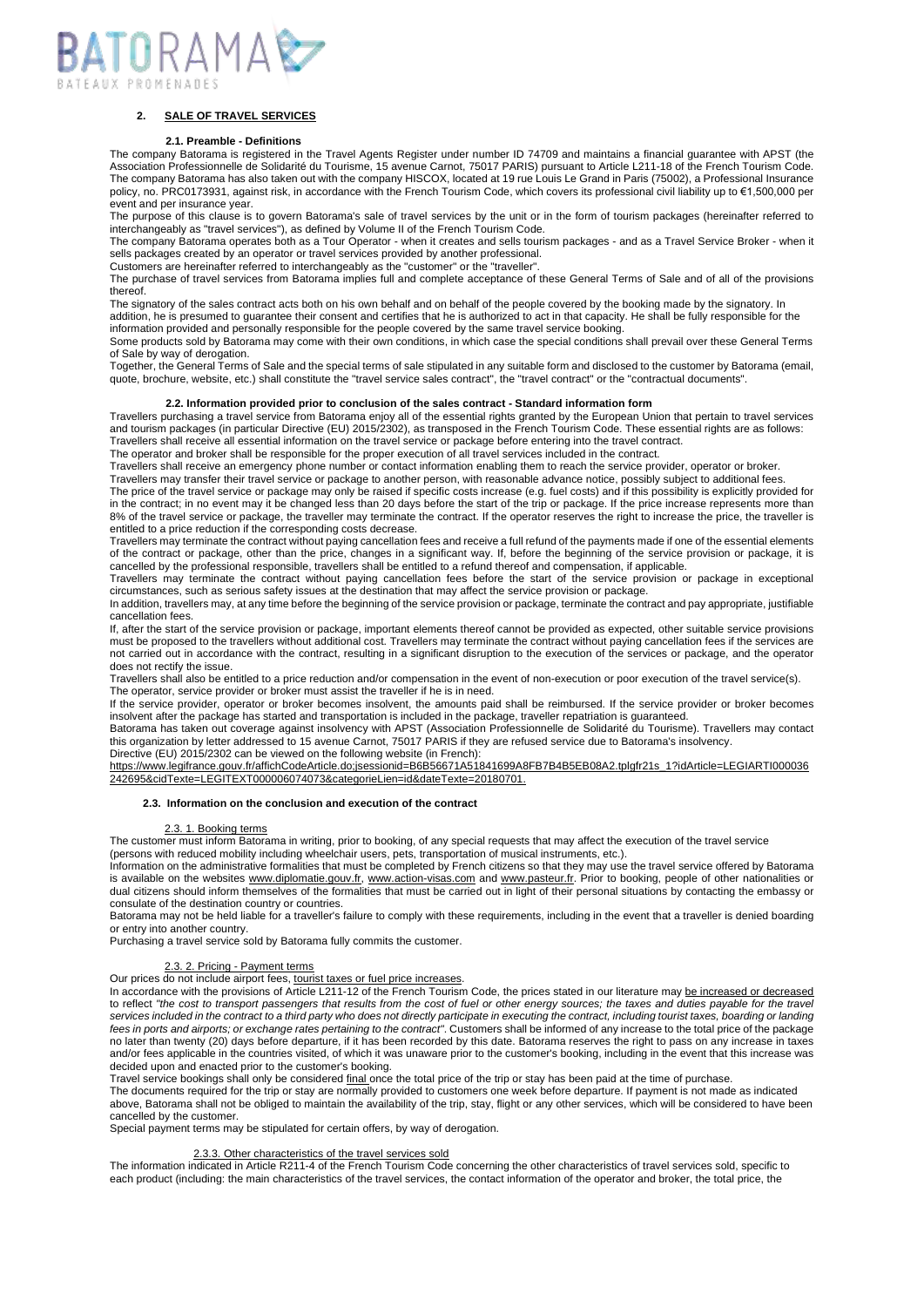

payment terms, the minimum number of people required, information on any insurance covering the cancellation costs, the traveller's special requirements that the operator or broker has accepted, the contact information enabling the traveller to quickly contact the operator or broker, the contact information for the point of contact concerning unaccompanied minors) shall be communicated by Batorama to the customer prior to conclusion of the contract by any means, including via Batorama's website, in brochures or by email.

In accordance with Article L.211-9 of the French Tourism Code, the parties expressly agree that Batorama may make changes to this information. Such modifications will be notified to the traveller prior to conclusion of the contract.

## 2.3.4. Cancellation or modification of the contract

The customer may only cancel his booking under the following conditions:

# • Cancellation or modification by the customer:

In accordance with Article L.211-14 of the French Tourism Code, the Traveller may cancel the contract at any time before the start of the trip or stay. Cancellation requests made by the customer must be addressed to Batorama by any written means for which an acknowledgement of receipt may be issued. The date of receipt of the customer's cancellation request shall be considered to be the working day on or during which Batorama learned of the customer's cancellation request. This date shall be used for the calculation of cancellation fees in accordance with the fee schedule defined below.

In the event that the trip is cancelled by the customer, the amounts paid will be refunded within 14 days, less the amounts indicated below, which shall be kept by Batorama as a penalty.

For any modifications or changes requested less than thirty (30) days before the start of the trip or stay, Batorama reserves the right to apply these cancellation terms (the same principles may apply in the event of a contract transfer: please contact us for more details):

More than thirty (30) days before the start of the service or package, the amounts paid by the customer will be, as the customer prefers:

- Either credited to another travel service sold by Batorama, chosen by the customer, within the current calendar year, minus €30 per person in administrative fees;

- Or repaid to the customer, minus the non-refundable administrative fees, equivalent to 10% of the total amount of the travel service or package (excluding the special cancellation terms that apply to certain trips or providers, specified at the time of booking and indicated in the Special Terms). Thirty (30) days or less before the start of the service or package, the cancellation fees will be calculated according to the following table:

| <b>FEES FOR CANCELLATION NOTIFIED</b>                                                   | <b>AMOUNT NOT REFUNDED</b>                  |
|-----------------------------------------------------------------------------------------|---------------------------------------------|
| Between 30 and 21 days before the start date 25% of the price of the service or package |                                             |
| Between 20 and 8 days before the start date 50% of the price of the service or package  |                                             |
| Between 7 and 2 days before the start date                                              | 75% of the service or package               |
| Less than 2 days before the start date                                                  | 100% of the price of the service or package |
| No-shows                                                                                | 100% of the price of the service or package |

The cancellation fees will be calculated on the basis of the price of the service or package. No refund will be given if the customer does not appear at the time and place indicated in the contractual documents or invitations, or if he or she cannot present the official documents required for the trip (passport, visa, identity card). If a traveller does not show up at the start of the service or package or leaves the trip midway, for any reason, no refund will be given.

# • Cancellation or modification by Batorama:

For technical reasons (holidays, Sundays, required days for certain tours, etc.) or due to bad weather or hazards affecting their organization, we reserve the right to make minor modifications to the travel service sold.

Thus, Batorama may be required, for a variety of reasons and in accordance with the French Tourism Code, to modify the proposed itinerary or the order thereof, or to change the hotel or boat indicated in the travel or stay itinerary sold, provided that this modification does not constitute a significant change to one of the essential elements of the trip. The order of the services may also be changed, or a route reversed. Whenever possible, travellers will be notified of such changes in advance. In that event, Batorama undertakes to provide an equivalent or superior service to the customer, in which case no compensation may be claimed by the customer.

Outside the high season, some services may be modified or cancelled due to a small number of travellers or weather conditions. The prices of our packages take these random elements into account. The amount of compensation that may be owed by the operator to the customer is limited in accordance with the international treaties covering the services concerned. With regard to damage other than bodily harm, provided there is no limitation under an international treaty, the amount of any compensation may not exceed the true value of the service paid for by the customer

If, prior to departure, an event outside Batorama's control as defined in Article L. 211-13 of the French Tourism Code forces Batorama to modify an essential element of the agreement entered into with the customer, the latter will be notified as soon as possible. The customer will be offered either a modification to the travel service, or a replacement travel service. The customer may either accept the proposed modification, or terminate the contract. A customer who chooses to terminate the contract may obtain a full refund of the amounts paid within a maximum of 14 days from the termination of the contract. Unless otherwise indicated, the customer must notify Batorama of his or her decision (to accept the modification or terminate the contract) within a maximum of 7 days from receipt of the aforementioned notification. If no response is given within this time frame, the customer shall be considered to have accepted the proposed modification.

In accordance with the provisions of Article L.211-14 III of the French Tourism Code, Batorama reserves the right to terminate a sales contract, without charge, before the start of the service or package, and to fully refund the traveller for any amounts paid, without additional compensation, if: - "the number of people signed up for the trip or stay is less than the minimum number indicated in the contract, provided that the vendor notifies the traveller of the cancellation of the contract within the time period set therein, no later than 20 days before the start of the trip or stay in the case oi trips longer than six days; seven days before the start of the trip or stay in the case of trips between two and six days; forty-eight hours before the *start of the trip or stay in the case of trips of up to two days"*;

- Or if Batorama is prevented *"from executing the contract due to exceptional and unforeseeable circumstances"*.

The termination of the contract shall be notified to the traveller as soon as possible, before the start of the travel service or package.

If Batorama decides to cancel a trip or stay before departure and the parties do not reach an amicable agreement regarding a replacement trip or stay, Batorama shall refund the customer for all amounts paid and pay an indemnity at least equal to the penalty the customer would have paid if he or she had cancelled on this date.

If, after the start of the service or package, certain scheduled services cannot be executed in accordance with the contract, Batorama shall

undertake to offer, for no additional cost, other suitable services of equal or greater quality to those specified in the contract. If this is not possible, the traveller shall be entitled to a corresponding price reduction, excluding damages and interest of any kind.

Travellers may only refuse the other services proposed if they are not comparable to those that had been provided for in the contract or if the price reduction given is not suitable.

# 2.3.5. Liability

In no event may Batorama be held liable for damage attributable either to the traveller, to a third party not involved in the provision of the travel services under the contract, or to unforeseeable or unavoidable circumstances. Batorama may not be held liable for indirect damage. In other cases, with the exception of bodily harm or damage caused intentionally or through negligence, damages and interest paid by Batorama may not exceed three times the total price of the travel service or package.

Travellers are responsible for complying with all safety rules and instructions. They are expected to act with common sense, good judgement and precaution during the activities in which they participate. Travellers are responsible for complying with the internal regulations of the hotels in which they stay and for behaving in a civil manner during their trips. Failing this, the hotel and/or Batorama shall be authorized to interrupt the customer's stay due to his or her misconduct. In such a case, the customer shall not be entitled to a refund or compensation, and shall bear all costs incurred